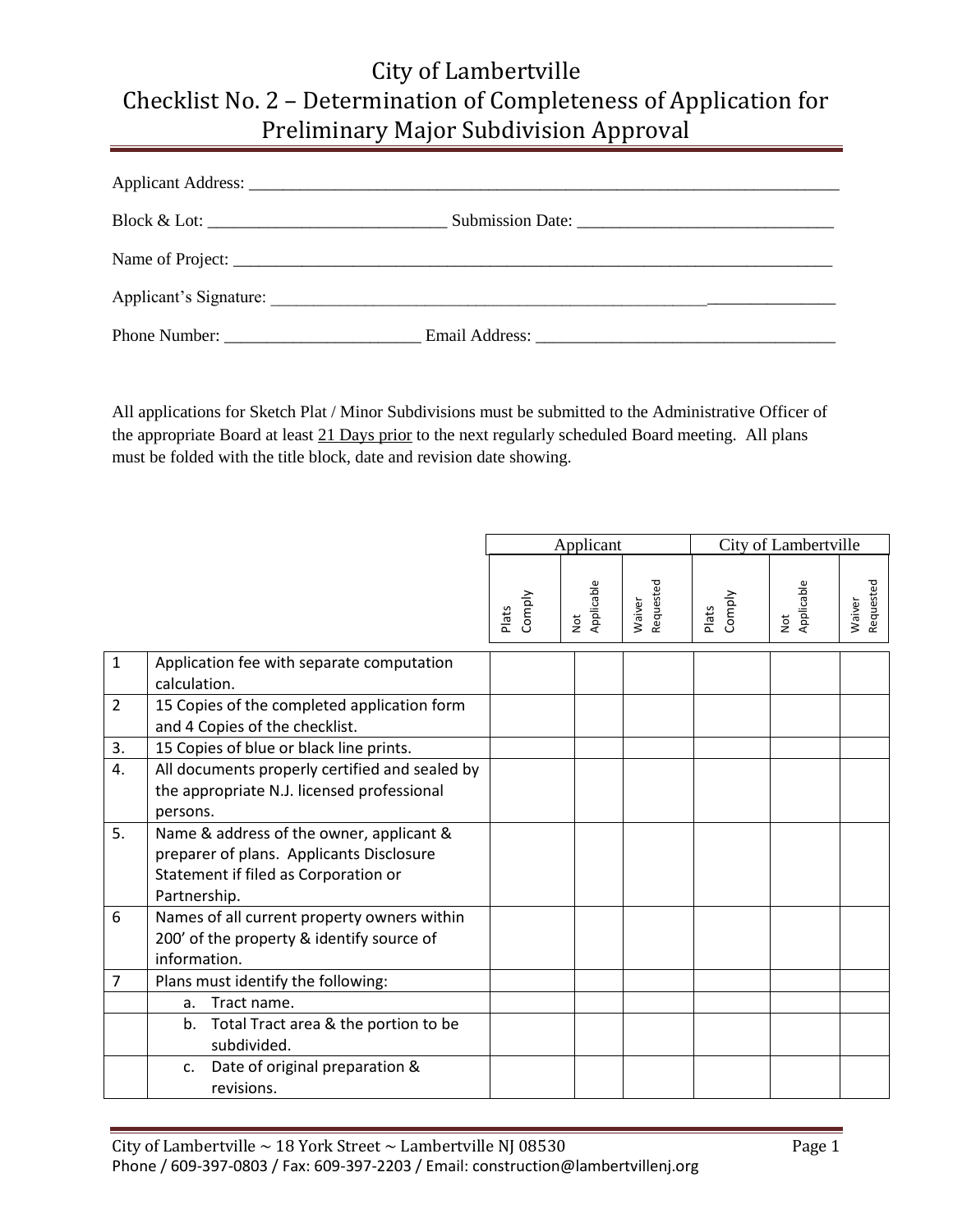|     | North arrow & reference meridian.<br>d.           |  |  |
|-----|---------------------------------------------------|--|--|
|     | Graphic & written scale.<br>e.                    |  |  |
|     | Number of proposed lots.<br>f.                    |  |  |
|     | Tract zone & schedule of existing<br>g.           |  |  |
|     | zoning criteria & proposed conditions.            |  |  |
|     | Tax map sheet, block & lot numbers.<br>h.         |  |  |
|     | Reference bench mark identified &<br>i.           |  |  |
|     | shown.                                            |  |  |
| 8   | Certification of owner noted on the plans (if     |  |  |
|     | other than applicant) as follows: "I certify that |  |  |
|     | I am the owner of this property & consent to      |  |  |
|     | the filing of this application". Applicant must   |  |  |
|     | sign & date certification.                        |  |  |
| 9   | Certification from Tax Collector that all taxes & |  |  |
|     | assessments on the property are paid in full.     |  |  |
| 10. | Review block for signatures of City Engineer,     |  |  |
|     | Board Secretary and Board Chairperson.            |  |  |
| 11. | Application fees for all variances required.      |  |  |
| 12. | 4 Copies of existing & proposed protective        |  |  |
|     | covenants or deed restrictions applying to the    |  |  |
|     | land being subdivided & copy of any deed(s)       |  |  |
|     | record.                                           |  |  |
| 13. | Completed applications with appropriate fees      |  |  |
|     | & required information submitted directly to      |  |  |
|     | these Agencies with copies provided to the        |  |  |
|     | City for verification:                            |  |  |
|     | Hunterdon County Planning Board                   |  |  |
|     | Hunterdon County Soil Conservation District       |  |  |
|     | <b>D&amp;R Canal Commission</b>                   |  |  |
|     | Lambertville Historic Commission                  |  |  |
| 14  | Written verification of proposed tax lot          |  |  |
|     | numbers as obtained by the City Tax Assessor.     |  |  |
| 15. | Map of subdivision drawn at a scale of not less   |  |  |
|     | than 1"=100' on sheet size 24" x 36"              |  |  |
| 16  | Key map drawn at a scale of not less than         |  |  |
|     | 1"=400' showing the subdivision &                 |  |  |
|     | surrounding properties within 1000' radius        |  |  |
|     | including zoning boundaries.                      |  |  |
| 17. | Existing Topography shown as followed:            |  |  |
|     | Based upon accurate field or aerial<br>а.         |  |  |
|     | topographic survey. USC & GS datum.               |  |  |
|     | 5' contour interval for slopes exceeding<br>b.    |  |  |
|     | 20%                                               |  |  |
|     | 2' contour interval for slopes less than<br>c.    |  |  |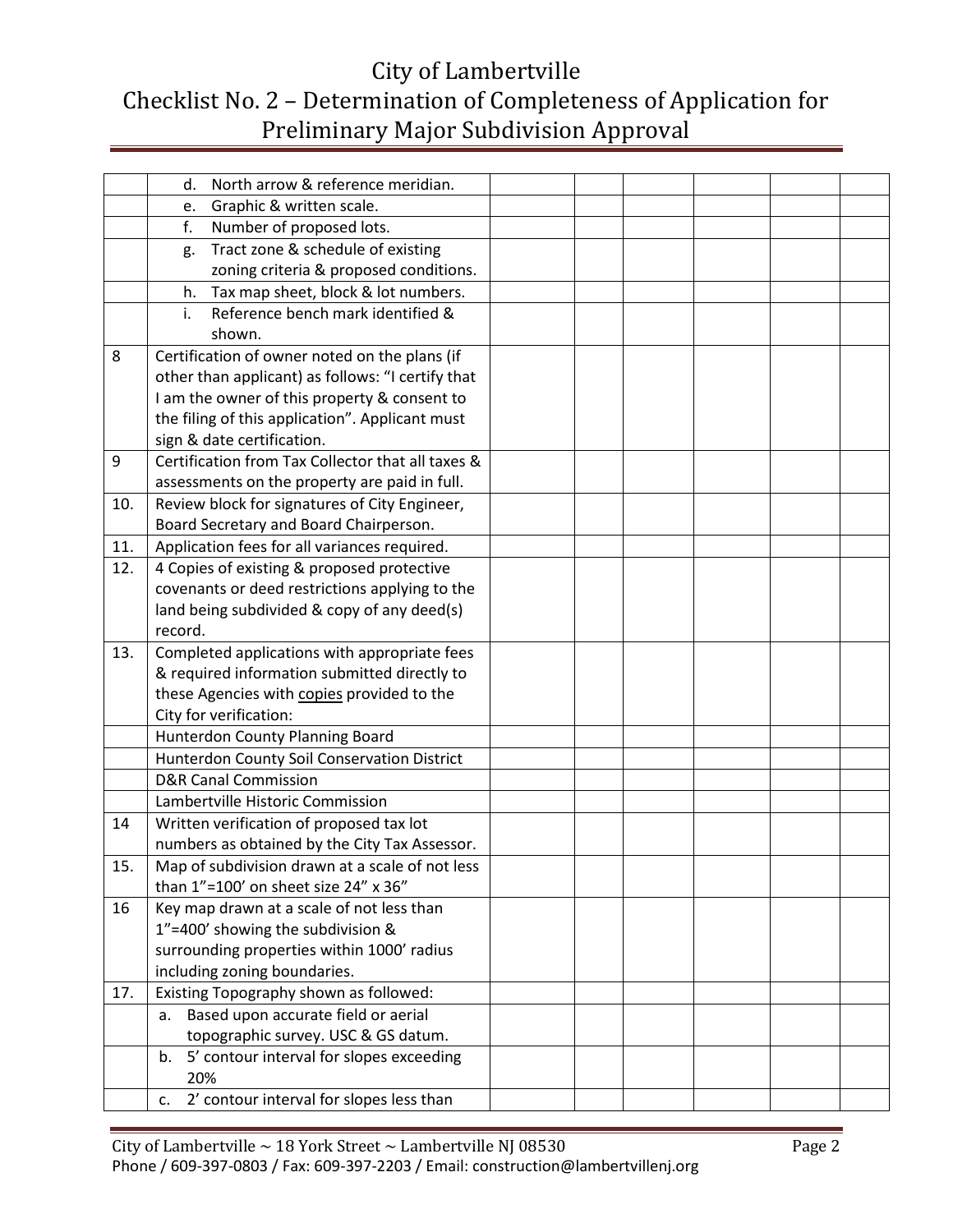|    | 20%                                               |  |  |  |
|----|---------------------------------------------------|--|--|--|
|    | Spot elevation for areas of slope less than<br>d. |  |  |  |
|    | 1% slop                                           |  |  |  |
|    | All topographic information must be<br>e.         |  |  |  |
|    | shown for adjoining area within 200' of           |  |  |  |
|    | the property boundary.                            |  |  |  |
| 18 | Plans showing existing & proposed streets         |  |  |  |
|    | including:                                        |  |  |  |
|    | Cross sections at 50' intervals drawn<br>а.       |  |  |  |
|    | at a scale of 1"=5' vertical; 1"=10'              |  |  |  |
|    | horizontal.                                       |  |  |  |
|    | Plan & centerline profiles drawn at a<br>b.       |  |  |  |
|    | scale of 1"=5' horizontal; 1"=5'                  |  |  |  |
|    | vertical. Based upon field survey data.           |  |  |  |
|    | Corresponding plan & profile                      |  |  |  |
|    | information shown on the same sheet.              |  |  |  |
|    | Centerline stakes at minimum 100'                 |  |  |  |
|    | intervals must be set on site.                    |  |  |  |
|    | Centerline curve data including central<br>c.     |  |  |  |
|    | angel, tangent distance, radius, arc              |  |  |  |
|    | length, chord distance and chord                  |  |  |  |
|    | bearing.                                          |  |  |  |
| 19 | Existing & proposed property lines with           |  |  |  |
|    | bearings, distances (nearest 1/100'), radius,     |  |  |  |
|    | curve length & central angle.                     |  |  |  |
| 20 | Net & gross lot areas in square feet & to the     |  |  |  |
|    | nearest 100 <sup>th</sup> in acres.               |  |  |  |
| 21 | Proposed building envelopes with setback          |  |  |  |
|    | lines shown & dimensioned. Setbacks for all       |  |  |  |
|    | existing buildings from existing/ proposed        |  |  |  |
|    | property lines & indication of whether they       |  |  |  |
|    | will be retained or removed.                      |  |  |  |
| 22 | Location of existing wells & septic systems on    |  |  |  |
|    | site & within 100' of property                    |  |  |  |
| 23 | Location of all man-made & natural features,      |  |  |  |
|    | both on-site and within 200' of the property,     |  |  |  |
|    | including, but not limited to:                    |  |  |  |
|    | Dedicated open space, culverts, structures,       |  |  |  |
|    | drain pipes, water courses, railroads, bridges,   |  |  |  |
|    | wooded areas, rock outcrops, wetlands             |  |  |  |
|    | (specific source & notation if there are any      |  |  |  |
|    | wetlands present), swamps, buildings, streets,    |  |  |  |
|    | drainage right-of-ways & sewer & water            |  |  |  |
|    | facilities.                                       |  |  |  |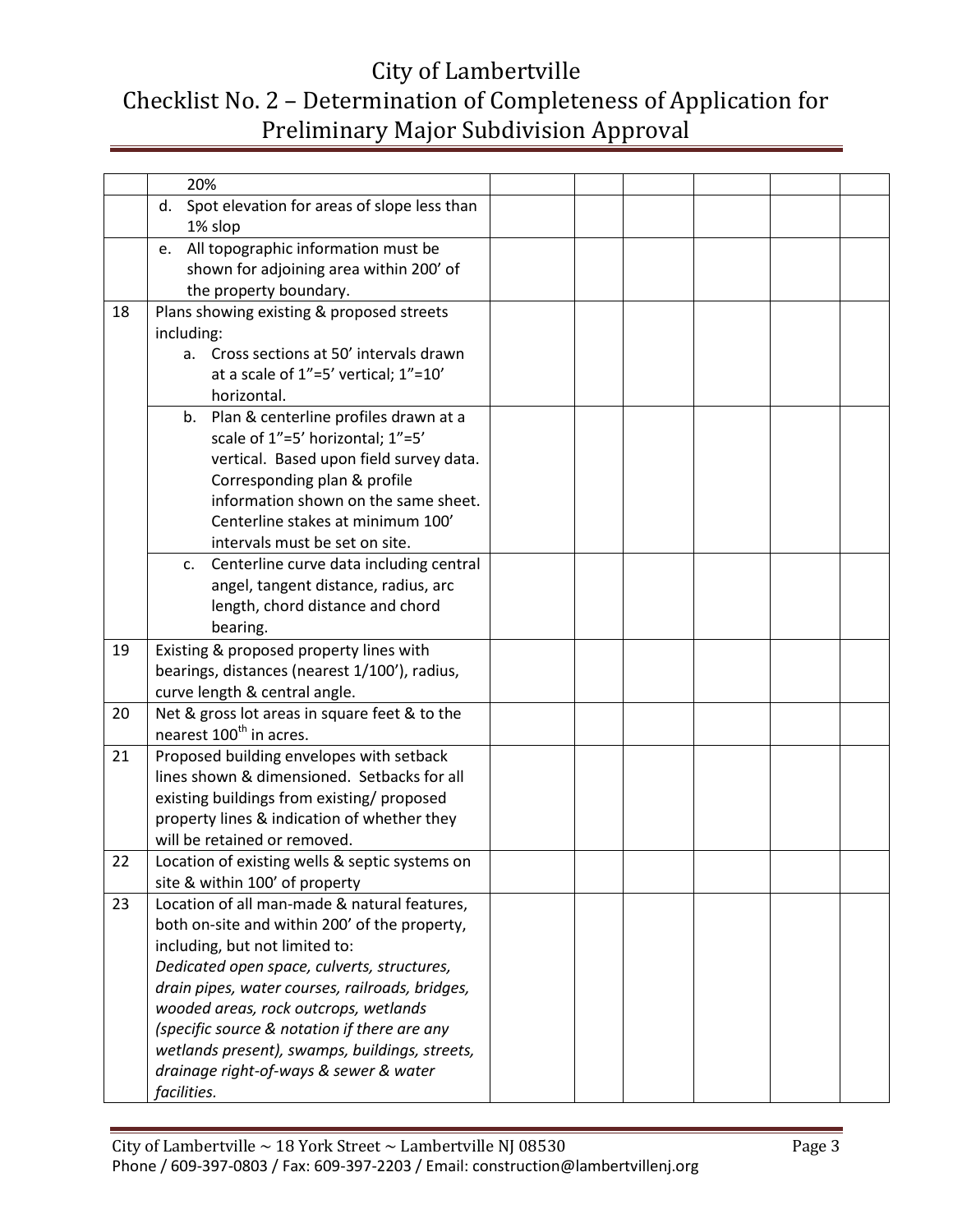| 24 | Plan & profile drawings of all existing &         |  |  |  |
|----|---------------------------------------------------|--|--|--|
|    | proposed drainage & utility layouts, drawn at     |  |  |  |
|    | a scale of 1"=50' horizontal; 1"=5' vertical,     |  |  |  |
|    | including:                                        |  |  |  |
|    | a. Sanitary sewer (include letter of              |  |  |  |
|    | service feasibility from public utility.          |  |  |  |
|    | <b>OR</b>                                         |  |  |  |
|    | Results & locations of all percolation            |  |  |  |
|    | tests and soil logs attempted along               |  |  |  |
|    | with possible location of future septic           |  |  |  |
|    | systems.                                          |  |  |  |
|    | <b>b.</b> Public Water (include letter of service |  |  |  |
|    | feasibility from public utility)                  |  |  |  |
|    | <b>OR</b>                                         |  |  |  |
|    | Approximate well location & geologist             |  |  |  |
|    | report verifying a sufficient supply of           |  |  |  |
|    | available potable water.                          |  |  |  |
|    | Storm sewer including drainage swales<br>c.       |  |  |  |
|    | & streams.                                        |  |  |  |
|    | d. Gas (include letter of service feasibility     |  |  |  |
|    | for public utility)                               |  |  |  |
|    | Electric, telephone & cable.<br>e.                |  |  |  |
| 25 | Landscaping plan for street shade trees noting    |  |  |  |
|    | location, material type & sizes, planting details |  |  |  |
|    | & tree preservation details.                      |  |  |  |
| 26 | Soil erosion & sediment control plans. Show       |  |  |  |
|    | soil types & boundaries pursuant to               |  |  |  |
|    | Hunterdon County Oil Survey, including            |  |  |  |
|    | analysis for development capability &             |  |  |  |
|    | information concerning fill material for any      |  |  |  |
|    | filled soil area.                                 |  |  |  |
| 27 | Stormwater Management Plans & Watershed           |  |  |  |
|    | Maps, including 5 Copies of all drainage          |  |  |  |
|    | calculations analyzing existing & proposed        |  |  |  |
|    | conditions.                                       |  |  |  |
| 28 | Location of any flood hazard ears with            |  |  |  |
|    | delineation & elevation of 100-year & 500-        |  |  |  |
|    | year flood boundary. Include 5 copies of all      |  |  |  |
|    | drainage computations & stream cross-             |  |  |  |
|    | sections or indicate published source of flood    |  |  |  |
|    | plain delineation.                                |  |  |  |
| 29 | Location of all existing & proposed easements     |  |  |  |
|    | including identification of ownership &           |  |  |  |
|    | maintenance responsibilities. Show metes &        |  |  |  |